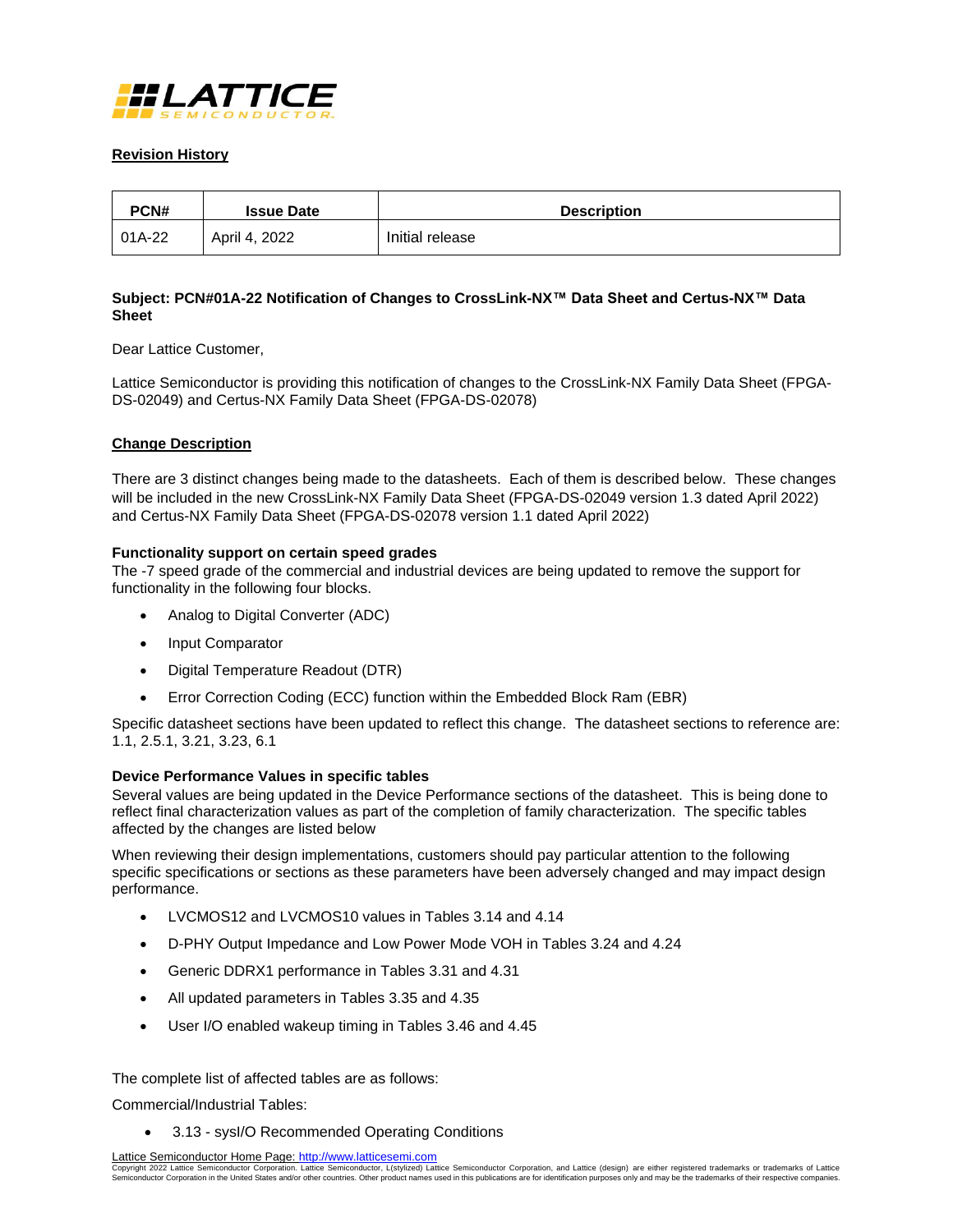- 3.14 sysI/O Single-Ended DC Electrical Characteristics
- 3.15 sysI/O DC Electrical Characteristics High Performance I/O
- 3.24 Soft D-PHY Output Timing and Levels
- 3.27 Maximum I/O Buffer Speed
- 3.31 External Switching Characteristics
- 3.35 ADC Specifications
- $\bullet$  3.38 PCIe (2.5Gbps)
- 3.41 sysCONFIG Port Timing Specifications (Certus-NX Datasheet)
- 3.46 sysCONFIG Port Timing Specifications (Crosslink-NX Datasheet)

Automotive Performance Tables:

- 4.14 sysI/O Single-Ended DC Electrical Characteristics
- 4.15 sysI/O DC Electrical Characteristics High Performance I/O
- 4.24 Soft D-PHY Output Timing and Levels
- 4.31 External Switching Characteristics
- 4.35 ADC Specifications
- 4.37 sysCONFIG Port Timing Specifications (Certus-NX Datasheet)
- 4.38 Hardened D-PHY Input Timing and Levels (Croslink-NX Datasheet only)
- 4.45 sysCONFIG Port Timing Specifications (Crosslink-NX Datasheet)

Please note that the silicon has not been updated and the silicon performance has not changed from any previous material shipments. We are only updating the datasheet performance numbers to match the silicon characteristics.

# **HPIO LVDS/sub-LVDS inputs**

The supply operating range for HPIO LVDS/sub-LVDS inputs is being expanded to support additional Vccio ranges. The current specification only supports 1.8V Vccio. The updated specification expands support to 1.2V, 1.35V, 1.5V, and 1.8V. This update is located in *Table 3.13. sysI/O Recommended Operating Conditions (Commercial/Industrial) and Table 4.13. sysI/O Recommended Operating Conditions (Automotive).*

Please be aware – With the additional support of the lower supply voltages, customer design must also limit the input voltage levels accordingly. Please refer to the updated footnotes in Table 3.13 and 4.13

# **Affected Products**

All Ordering part numbers for the Crosslink-NX and Certus-NX device families are affected by this PCN.

Note: This PCN also affects all package, grade and tape/reel options and any custom devices (i.e. factory programmed, special test, etc.) which are derived from any of the base devices listed in the family.

### **Datasheet Specifications**

The updated CrossLink-NX Family Data Sheet (FPGA-DS-02049 version 1.3 dated April 2022) and Certus-NX Family Data Sheet (FPGA-DS-02078 version 1.1 dated April 2022) with the above changes will be available from the Lattice website on 4/8/22.

# **Recommended Action**

Lattice Semiconductor Home Page: http://www.latticesemi.com

Copyright 2022 Lattice Semiconductor Corporation. Lattice Semiconductor, L(stylized) Lattice Semiconductor Corporation, and Lattice (design) are either registered trademarks or trademarks of Lattice<br>Semiconductor Corporati